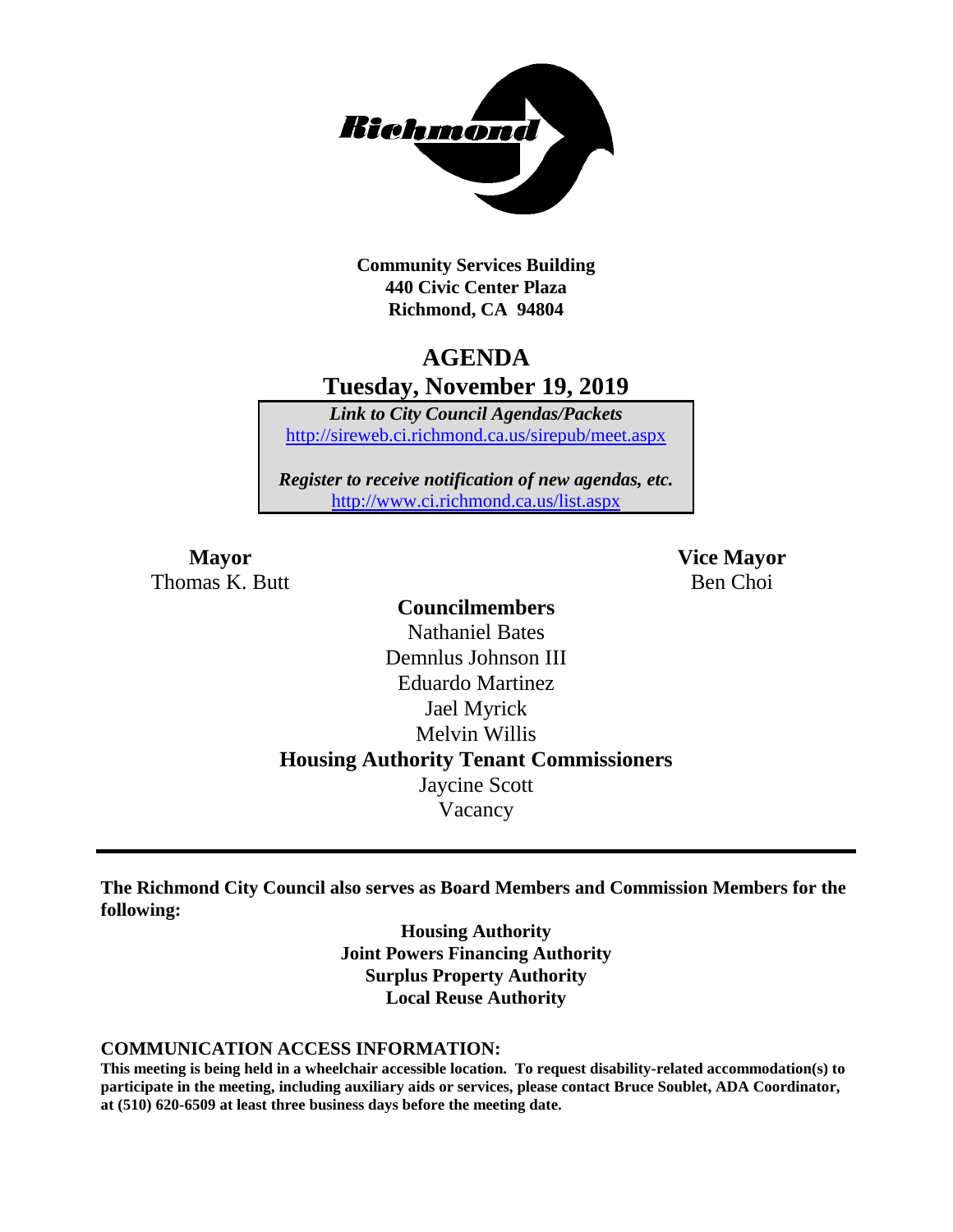# **MEETING PROCEDURES**

The City of Richmond encourages community participation at its City Council meetings and has established procedures that are intended to accommodate public input in a timely and time-sensitive way. As a courtesy to all members of the public who wish to participate in City Council meetings, please observe the following procedures:

**PUBLIC COMMENT ON AGENDA ITEMS:** Anyone who desires to address the City Council on items appearing on the agenda must complete and file a pink speaker's card with the City Clerk **prior** to the City Council's consideration of the item. Once the City Clerk has announced the item, no person shall be permitted to speak on the item other than those persons who have submitted their names to the City Clerk. Your name will be called when the item is announced for discussion. **Each speaker will be allowed up to TWO (2) MINUTES to address the City Council on NON-PUBLIC HEARING items listed on the agenda. Speakers are allowed up to THREE (3) minutes on PUBLIC HEARING items.**

**OPEN FORUM FOR PUBLIC COMMENT:** Individuals who would like to address the City Council on matters not listed on the agenda or on items remaining on the consent calendar may do so under Open Forum. All speakers must complete and file a pink speaker's card with the City Clerk **prior** to the commencement of Open Forum. The amount of time allotted to individual speakers shall be determined based on the number of persons requesting to speak during this item. **The time allocation for each speaker will be as follows:** 15 or fewer speakers, a maximum of 2 minutes; 16 to 24 speakers, a maximum of 1 and one-half minutes; and 25 or more speakers, a maximum of 1 minute.

#### **SPEAKERS ARE REQUESTED TO OCCUPY THE RESERVED SEATS IN THE FRONT ROW BEHIND THE SPEAKER'S PODIUM AS THEIR NAME IS ANNOUNCED BY THE CITY CLERK.**

**CONSENT CALENDAR:** Consent Calendar items are considered routine and will be enacted, approved or adopted by one motion unless a request for removal for discussion or explanation is received from the audience or the City Council. A member of the audience requesting to remove an item from the consent calendar that is sponsored by City staff must first complete a speaker's card and discuss the item with a City staff person who has knowledge of the subject material **prior** to filing the card with the City Clerk and **prior** to the City Council's consideration of Agenda Review. Councilmembers who request to remove an item from the consent calendar must do so during Agenda Review. An item removed from the Consent Calendar may be placed anywhere on the agenda following the City Council's agenda review.

**CONDUCT AT MEETINGS:** Richmond City Council meetings are limited public forums during which the City strives to provide an open, safe atmosphere and promote robust public debate. Members of the public, however, must comply with state law, as well as the City's laws and procedures and may not actually disrupt the orderly conduct of these meetings. The public, for example, may not shout or use amplifying devices, must submit comment cards and speak during their allotted time, may not create a physical disturbance, may not speak on matters unrelated to issues within the jurisdiction of the City Council or the agenda item at hand, and may not cause immediate threats to public safety.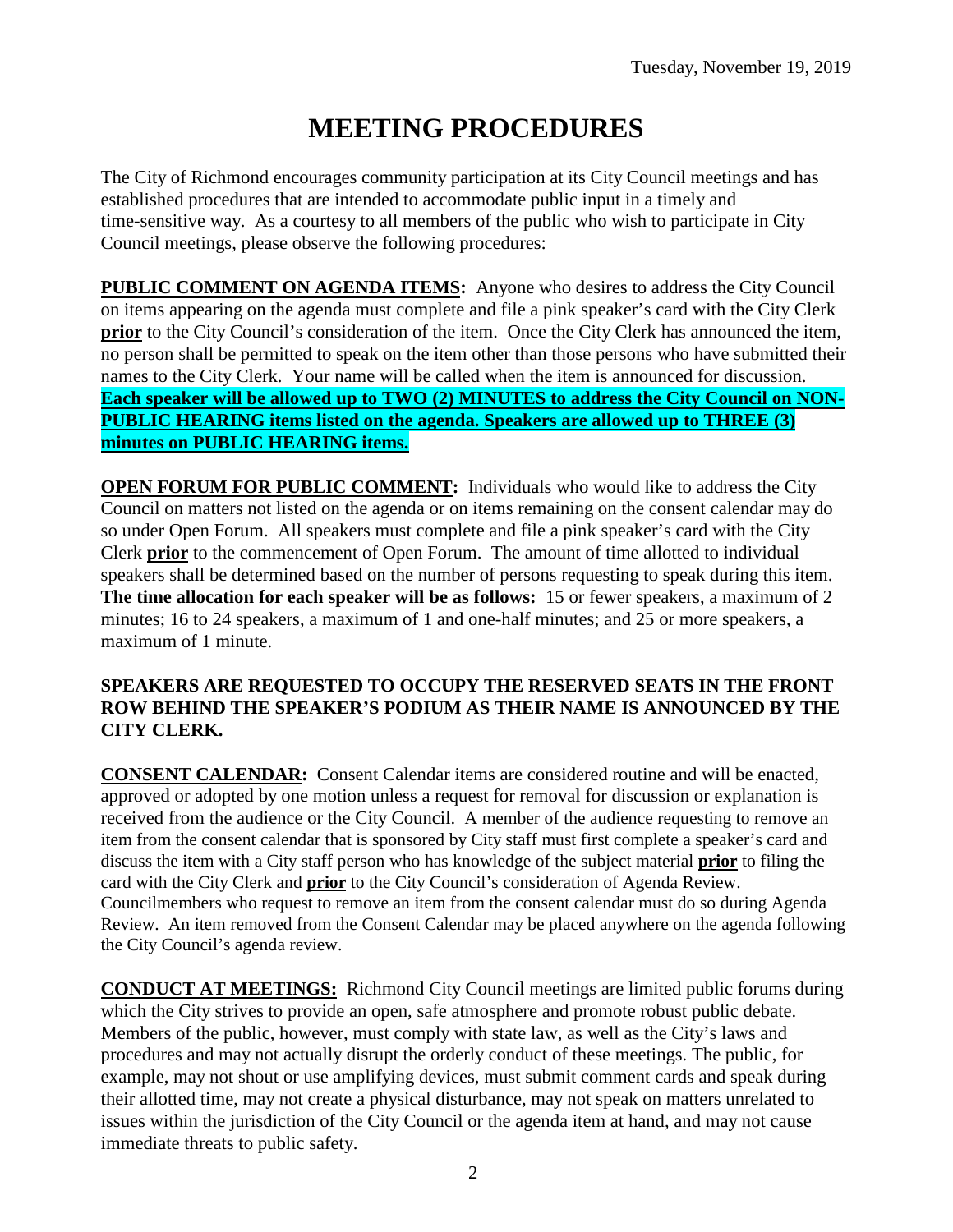**CITY HARASSMENT POLICY:** The City invites public comment and critique about its operations, including comment about the performance of its public officials and employees, at the public meetings of the City Council and boards and commissions. However, discriminatory or harassing comments about or in the presence of City employees, even comments by third parties, may create a hostile work environment, if severe or pervasive. The City prohibits harassment against an applicant, employee, or contractor on the basis of race, religious creed, color, national origin, ancestry, physical disability, medical condition, mental disability, marital status, sex (including pregnancy, childbirth, and related medical conditions), sexual orientation, gender identity, age or veteran status, or any other characteristic protected by federal, state or local law. In order to acknowledge the public's right to comment on City operations at public meetings, which could include comments that violate the City's harassment policy if such comments do not cause an actual disruption under the Council Rules and Procedures, while taking reasonable steps to protect City employees from discrimination and harassment, City Boards and Commissions shall adhere to the following procedures. If any person makes a harassing remark at a public meeting that violates the above City policy prohibiting harassment, the presiding officer of the meeting may, at the conclusion of the speaker's remarks and allotted time: (a) remind the public that the City's Policy Regarding Harassment of its Employees is contained in the written posted agenda; and (b) state that comments in violation of City policy are not condoned by the City and will play no role in City decisions. If any person makes a harassing remark at a public meeting that violates the above City policy, any City employee in the room who is offended by remarks violating the City's policy is excused from attendance at the meeting. No City employee is compelled to remain in attendance where it appears likely that speakers will make further harassing comments. If an employee leaves a City meeting for this reason, the presiding officer may send a designee to notify any offended employee who has left the meeting when those comments are likely concluded so that the employee may return to the meeting. The presiding officer may remind an employee or any council or board or commission member that he or she may leave the meeting if a remark violating the City's harassment policy is made. These procedures supplement the Council Rules and Procedures relating to disruption of orderly conduct at Council meetings.

Any law enforcement officer on duty or whose service is commanded by the presiding officer shall be Sergeant-at-Arms of the Council meetings. He/she, or they, shall carry out all orders and instructions given by the presiding officer for the purpose of maintaining order and decorum at the Council meetings (City Council Rules of Procedure and Order Section III F, RMC Section 2.12.030).

**\*\*\*\*\*\*\*\*\*\*\*\*\*\*\*\*\*\*\*\*\*\*\*\*\*\*\*\*\*\*\*\*\*\*\*\*\*\*\*\*\*\*\*\*\*\*\*\*\*\*\*\*\*\*\*\*\*\***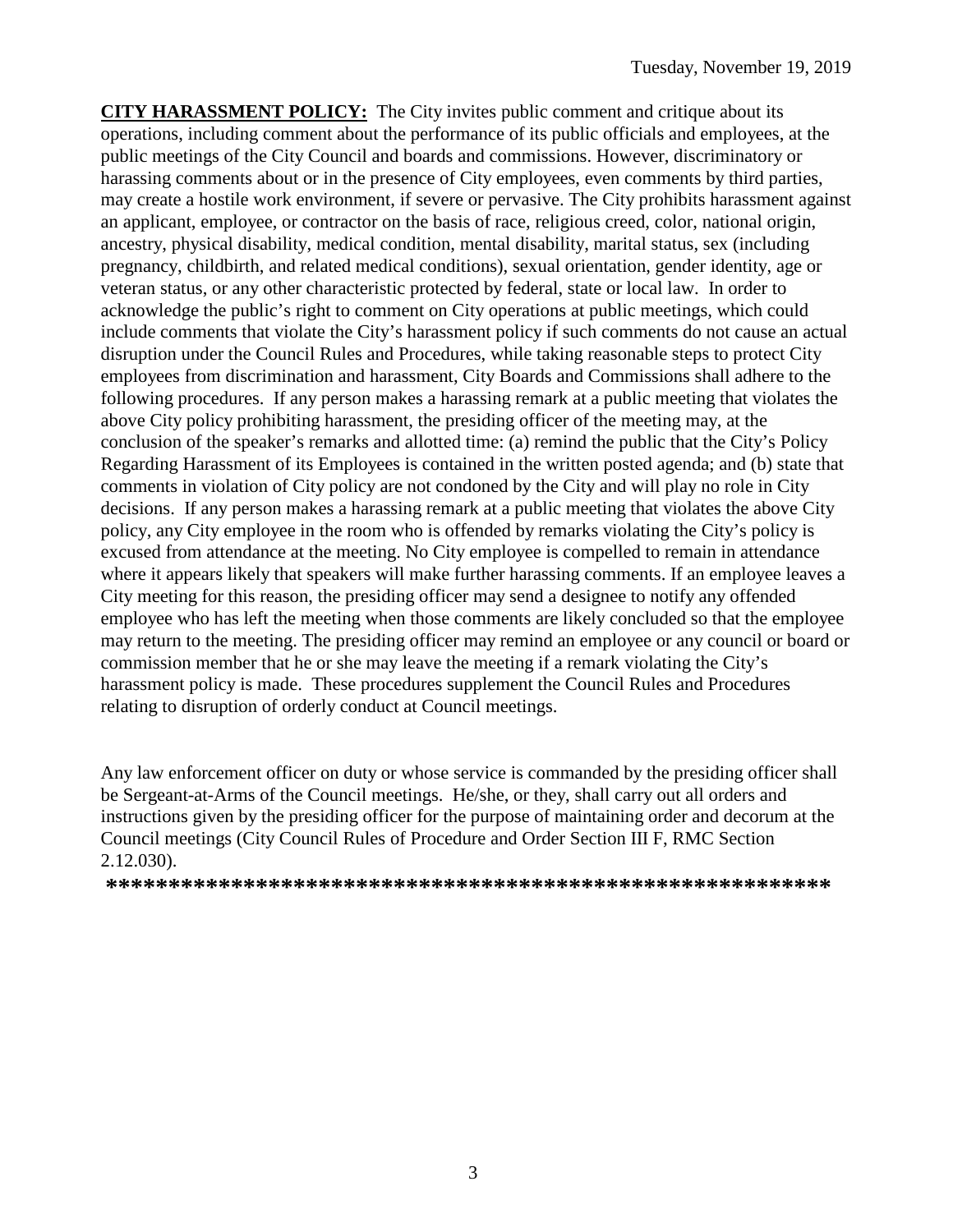# **OPEN SESSION TO HEAR PUBLIC COMMENT BEFORE CLOSED SESSION**

5:30 p.m.

#### **A. ROLL CALL**

#### **B. PUBLIC COMMENT BEFORE CLOSED SESSION**

#### **C. ADJOURN TO CLOSED SESSION**

## **CLOSED SESSION**

Shimada Room of the Community Services Building

#### **CITY COUNCIL**

LIABILITY CLAIMS - (Government Code Section 54956.9):

Kevin Simmons v. City of Richmond

CONFERENCE WITH LEGAL COUNSEL - ANTICIPATED LITIGATION (initiation of litigation pursuant to paragraph (4) of Subdivision (d) of Government Code Section 54956.9):

One case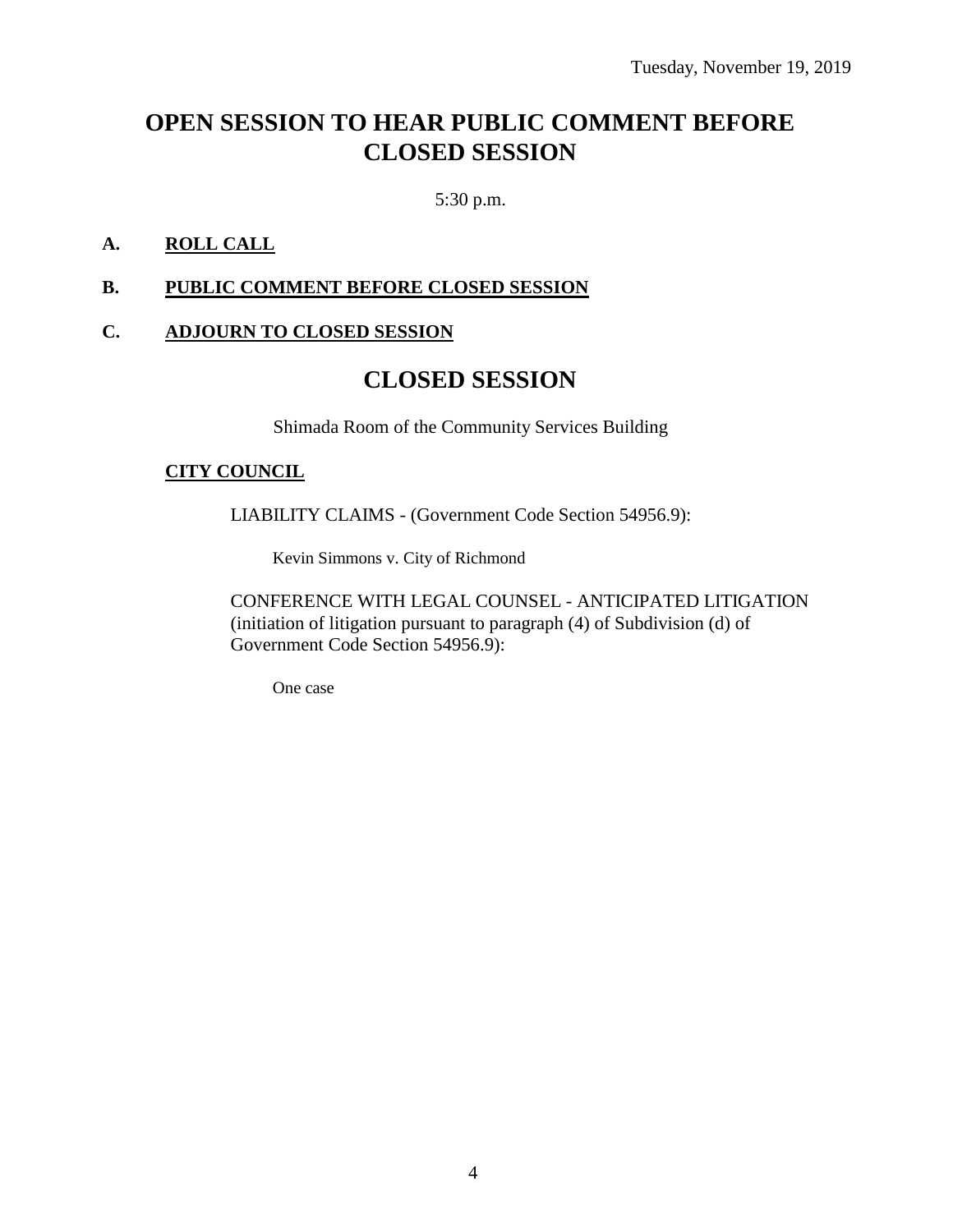# **REGULAR MEETING OF THE RICHMOND CITY COUNCIL**

6:30 p.m.

#### **A. PLEDGE TO THE FLAG**

- **B. ROLL CALL**
- **C. STATEMENT OF CONFLICT OF INTEREST**
- **D. AGENDA REVIEW**

#### **E. PRESENTATIONS, PROCLAMATIONS, AND COMMENDATIONS**

**E-1.** PROCLAMATION declaring November 20, 2019, as Transgender Day of Remembrance in the City of Richmond - Office of the Mayor (Mayor Tom Butt 620-6503).

#### **F. REPORT FROM THE CITY ATTORNEY OF FINAL DECISIONS MADE DURING CLOSED SESSION**

#### **G. REPORT FROM THE CITY MANAGER**

#### **H. OPEN FORUM FOR PUBLIC COMMENT**

#### **I. CITY COUNCIL CONSENT CALENDAR**

- **I-1.** APPROVE the Memorandum of Understanding for the EastBay Works Partnership and Regional Planning Unit consisting of County of Alameda, County of Contra Costa, City of Oakland and City of Richmond; in support of the City of Richmond, Local Workforce Development Area, as required by the federal Workforce Innovation and Opportunity Act (WIOA) - Employment and Training Department (Sal Vaca 307-8023).
- **I-2.** APPROVE a sole-source agreement with the Contra Costa County District Attorney's Office for the dedicated services of a deputy district attorney who would be specifically assigned as Richmond's Community Based Prosecutor, at a cost not to exceed \$200,000, from July 1, 2019, through June 30, 2020 - Police Department (Interim Chief Bisa French 621-1802).
- **I-3.** ADOPT a resolution to approve the Enforcement Response Plan (ERP) which provides a framework for the City to follow when responding to industrial user violation - Water Resource Recovery Department (Yader Bermudez 774-6300).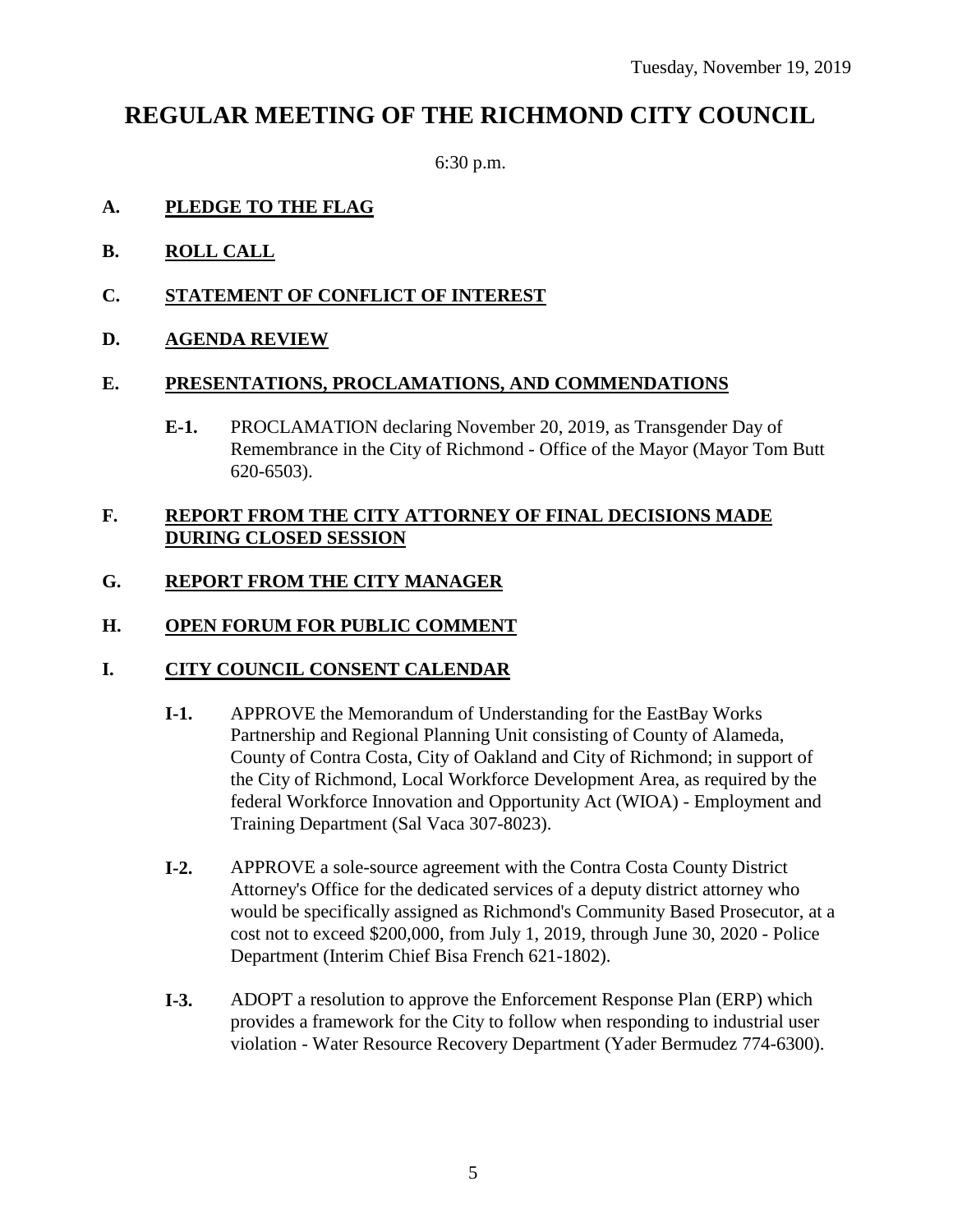- **I-4.** ADOPT a resolution approving a three percent annual cost of living increase, in addition to the two percent minimum cost of living increase, for the recipients of the General Pension Fund, for a total annual cost of living increase of five percent for these recipients - Finance Department (Belinda Brown 620-6740).
- **I-5.** REVIEW the Allowance for Doubtful Accounts Policy and ADOPT a resolution approving the policy - Finance Department (Belinda Brown/Antonio Banuelos 620-6741).
- **I-6.** ADOPT a resolution approving the City of Richmond 2019-2020 Investment Policy that sets standards and procedures regarding investment of City funds - Finance Department (Belinda Brown 620-6740).
- **I-7.** ADOPT a resolution authorizing the write-off of delinquent and/or uncollectible accounts receivable in the amount of \$99,893.73 - Finance Department (Belinda Brown/Antonio Banuelos 620-6741).
- **I-8.** ACCEPT AND APPROPRIATE a \$1,000 grant award from the Coalition for Clean Air to fund prizes for bike ride participants - City Manager's Office (Steven Falk/Lori Reese-Brown 620-6869).
- **I-9.** APPROVE the Grant Agreement between the City of Richmond and Plug In America and APPROPRIATE \$2,500 in funds to support the local National Drive Electric Week Event costs as authorized by the terms and conditions of the grant agreement - City Manager's Office (Steven Falk/Denee Evans 621-1718).
- **I-10.** ACCEPT and APPROPRIATE the \$250 sponsorship award from the Electric Auto Association to provide lunches for the privately owned electric vehicle participants during the 2019 National Drive Electric Week Event - City Manager's Office (Steven Falk/Denee Evans 621-1718).
- **I-11.** ADOPT a resolution agreeing to the transfer of the U.S. Department of Commerce Economic Development (EDA) Revolving Loan Fund Grant ("EDA-RLF") #07-39-02437.01 from the City of Richmond to Community Housing Development Corporation (CHDC) in the current approximate amount of \$726,892.35 - City Manager's Office (Steven Falk/Janet Johnson 620-6512).
- **I-12.** APPROVE a contract with Remediation Risk Management, Inc. (RRM) to perform semi-annual groundwater monitoring and reporting for five groundwater monitoring wells on site, for installation of four soil gas wells and four sub-slab sample points per Water Board approval letter dated March 8, 2019, for preparation of a work plan completion report, and for semi-annual soil gas sampling, in an amount of \$54,270 per Fiscal Year for Fiscal Years 2019 to 2022, for a total contract amount not to exceed \$162,810, with a term through June 30, 2022 - City Manager's Office (Steven Falk/Craig Murray 620-6512).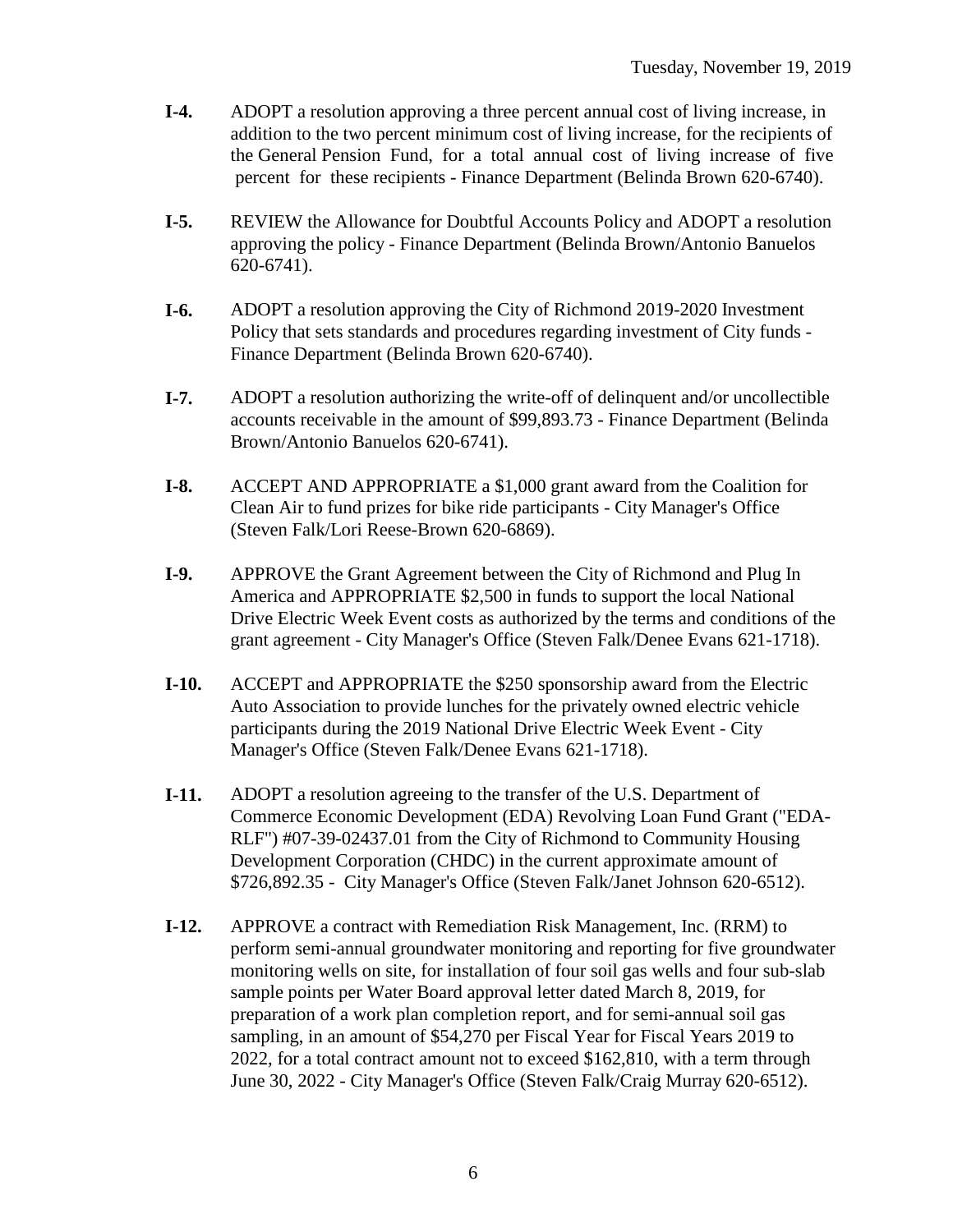- **I-13.** RECEIVE the monthly report on Point Molate activities for the month of August 2019 - City Manager's Office (Steven Falk/Craig Murray 620-6512).
- **I-14.** RECEIVE the monthly report on Point Molate activities for the month of September 2019 - City Manager's Office (Steven Falk/Craig Murray 620-6512).
- **I-15.** APPROVE a third contract amendment with Pursuit North/Lehr for police vehicle outfitting, extending the term to December 31, 2020, and increasing the payment limit by \$291,000 to a total of \$854,000; and APPROPRIATE \$291,000 from the Equipment Services Capital Improvement fund balance for this purpose - Department of Infrastructure Maintenance and Operations (Tim Higares 231- 3008).
- **I-16.** APPROVE the annual support and user license agreement with Faster Asset Solutions by CCG Systems, Inc., for fleet management software used in maintaining data records for city-owned equipment in an amount not to exceed \$13,555 - Department of Infrastructure Maintenance and Operations (Tim Higares 620-6508).
- **I-17.** ADOPT an ordinance (second reading) updating and amending Chapter 8.16 of the Richmond Municipal Code that pertains to Fire Prevention, including incorporating the 2019 California Fire Code and 2018 International Fire Code - Fire Department (Chief Adrian Sheppard 307-8041).
- **I-18.** ADOPT a resolution approving the First Amendment to Construction Agreement between The City of Richmond and James E. Roberts-Obayashi Corporation for additional expenditures in an amount not to exceed \$258,088 for a total not to exceed amount of \$2,358,748 for the Miraflores Greenbelt-Baxter Creek Phase 1 Project - Planning and Building Services Department (Lina Velasco 620-6706).
- **I-19.** ADOPT a resolution authorizing an application for State Department of Housing and Community Development SB 2 Planning Grants Program (PGP) funds to complete the Form-Based Code adoption for Richmond's Priority Development Areas (PDAs) and designating the City Manager or their designee to execute the necessary agreements and Standard Agreement to compete the project, if grant funds are awarded - Planning and Building Services Department (Lina Velasco 620-6706).
- **I-20.** ADOPT a resolution for employees in Service Employees International Union (SEIU Local 1021) and International Federation of Professional and Technical Engineers (IFPTE Local 21) (including Executive Management), to get two additional paid holidays, specifically December 24, 2019, (Christmas Eve) and December 31, 2019, (New Year's Eve) - Human Resource Management Department (Lisa Stephenson 620-6600).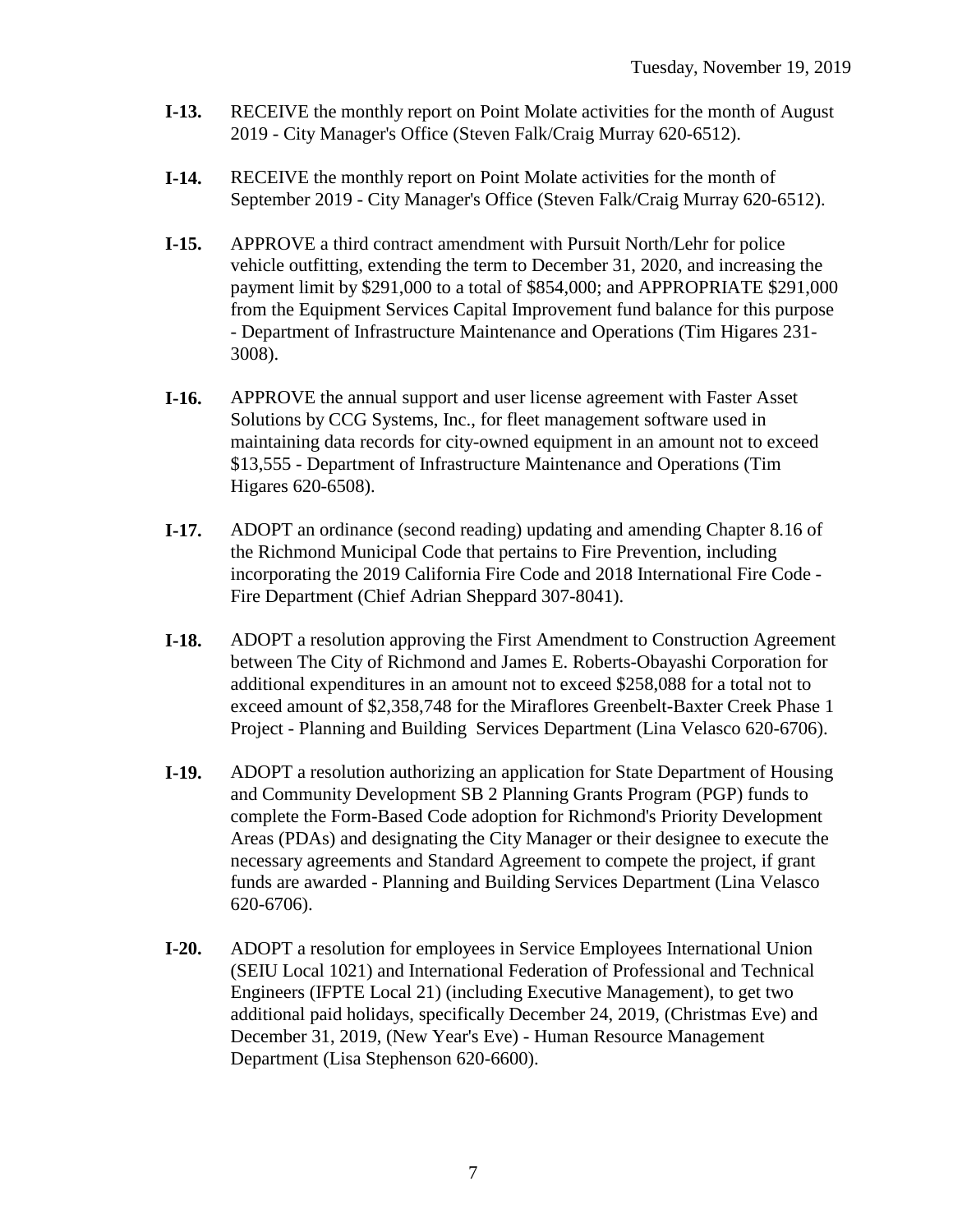### **J. PUBLIC HEARINGS**

**J-1.** HOLD a public hearing to receive public input regarding the composition of potential City Council districts - City Attorney's Office/City Clerk's Office (Bruce Reed Goodmiller 620-6509/Pamela Christian 620-6513).

### **K. ORDINANCES**

**K-1.** INTRODUCE (first reading) an Ordinance amending Richmond Municipal Code (RMC) Article VI, Building Regulations by revising Chapters 6.02 and 6.04 (adopting the 2019 California Building Standards Code), and repealing Chapters 6.16, 6.20, 6.28 (which are superseded by the 2019 codes and incorporated into RMC Chapter 6.04) and 6.46 (which has been superseded by the California Green Building Standards Code incorporated into Chapter 6.04) - Planning and Building Services (Lina Velasco 620-6706).

### **L. COUNCIL AS A WHOLE**

- **L-1.** RECEIVE a report summarizing the status of major land use development projects in Richmond - Councilmember Nathaniel Bates (620-6743), Councilmember Eduardo Martinez (620-6593), and Director of Planning and Building Services (Lina Velasco 620-6706). **This item was continued from the October 22, 2019, and November 5, 2019, meetings.**
- **L-2.** RECEIVE a presentation from the Department of Infrastructure Maintenance and Operations (DIMO) regarding blight in Richmond, including challenges, operational realities and steps DIMO is taking to reduce blight throughout the City - Department of Infrastructure Maintenance and Operations (Tim Higares 620-6508). **This item was continued from the November 5, 2019, meeting.**
- **L-3.** REVIEW the estimated cost to hire a consultant to conduct a study of a "Tenants Opportunity to Purchase" ordiance and RECONSIDER approval of a Tenants Opportunity to Purchase Ordinance requiring owners of rental facilities in Richmond to offer tenants the first opportunity to purchase the rental facility before it may be demolished, discontinued or sold on the market to a third-party purchaser - Office of the City Council (Councilmember Nathaniel Bates 620- 6743).
- **L-4.** DIRECT STAFF to cease all drafting efforts regarding a "Tenants Opportunity to Purchase" Ordinance - City Council Office (Councilmembers Jael Myrick 620- 6636 and Melvin Willis 412-2050).